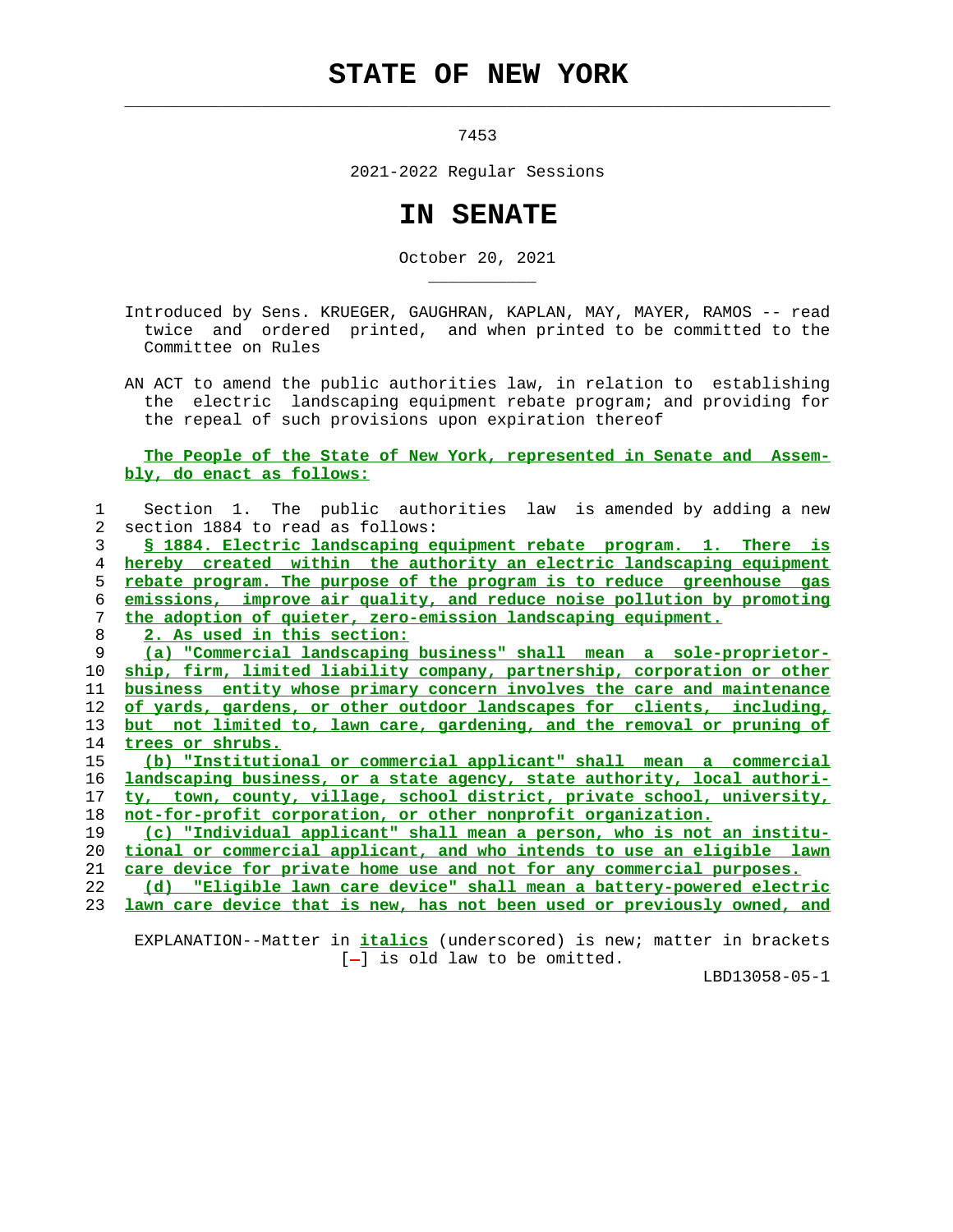S. 7453 2

| 1              | is purchased or leased from a storefront or online retailer. Eligible                                                                           |
|----------------|-------------------------------------------------------------------------------------------------------------------------------------------------|
| 2              | lawn care device shall not include corded electric equipment, reel                                                                              |
| 3              | mowers, or tractors used to pull other lawn care devices.                                                                                       |
| $\overline{4}$ | (e) "Lawn care device" shall mean any device powered mechanically,                                                                              |
| 5              | which is intended to be used or is actually used for the mowing of                                                                              |
| 6              | grass, the cutting or chipping of trees, tree roots or tree branches, or                                                                        |
| 7              | the clearing of leaves or other vegetation from lawns, sidewalks, public                                                                        |
| 8              | streets or public highways and shall include, but not be limited to,                                                                            |
| 9              | such devices as lawn mowers and lawn mower attachments, lawn edgers and                                                                         |
| 10             | trimmers, leaf blowers, leaf vacuums, mulchers, chippers, chainsaws, and                                                                        |
| 11             | pole saws, as well as batteries and chargers for such devices.                                                                                  |
| 12             | (f) "Local authority" shall have the same meaning as in subdivision                                                                             |
| 13             | two of section two of this chapter.                                                                                                             |
| 14             | (g) "State agency" shall mean all state departments, boards, commis-                                                                            |
| 15             | sions, offices or institutions.                                                                                                                 |
| 16             | (h) "State authority" shall have the same meaning as in subdivision                                                                             |
| 17             | one of section two of this chapter.                                                                                                             |
| 18             | 3. The authority shall award rebates at the point of sale for eligible                                                                          |
| 19             | lawn care devices in amounts as determined by this section. An institu-                                                                         |
| 20             | tional or commercial applicant shall receive no more than fifteen thou-                                                                         |
| 21             | sand dollars in rebates through the electric landscaping equipment                                                                              |
| 22             | rebate program per year. An individual applicant shall receive no more                                                                          |
| 23             | than three hundred dollars in rebates through the electric landscaping                                                                          |
| 24             | equipment rebate program per year.                                                                                                              |
| 25             | 4. The authority shall determine the rebate eligibility of each appli-                                                                          |
| 26             | cant in accordance with the requirements of this section and rules                                                                              |
| 27             | promulgated by the authority. The total amount of rebates allocated to                                                                          |
| 28             | certified applicants in each fiscal year shall not exceed the amount of                                                                         |
| 29             | funds available for the program in such fiscal year. Rebates shall be                                                                           |
| 30             | allocated to applicants on a first-come, first-served basis, determined                                                                         |
| 31             | by the date the application is received, until all appropriated funds                                                                           |
| 32             | for the fiscal year are expended or the program ends, whichever comes<br>first. The authority shall have authority to reduce eligible lawn care |
| 33             | device rebate amounts from the amounts specified in subdivision seven of                                                                        |
| 34<br>35       | this section. Such reduction shall occur only if the authority deter-                                                                           |
| 36             | mines that funds would otherwise be exhausted prior to the end of a                                                                             |
| 37             | fiscal year.                                                                                                                                    |
| 38             | 5. The authority shall promulgate rules and requlations to implement                                                                            |
| 39             | and administer the provisions of this section no later than one year                                                                            |
| 40             | after the effective date of this section, including rules and regu-                                                                             |
| 41             | lations relating to the forms required to claim a rebate under this                                                                             |
| 42             | section, the required documentation and basis for establishing eligibil-                                                                        |
| 43             | ity for a rebate, procedures and quidelines for claiming a rebate, the                                                                          |
| 44             | collection of economic impact data from applicants, and any other                                                                               |
| 45             | requirements the authority deems necessary. The authority shall conduct                                                                         |
| 46             | education and outreach, with informational materials made available in                                                                          |
| 47             | at least English and the three most common non-English languages spoken                                                                         |
| 48             | by individuals with limited-English proficiency in the state of New                                                                             |
| 49             | York, based on United States census data, as necessary to inform poten-                                                                         |
| 50             | tial applicants and manufacturers and retailers of eligible lawn care                                                                           |
| 51             | devices about the electric landscaping equipment rebate program.                                                                                |
| 52             | 6. The authority shall determine and publish on its website on an                                                                               |
| 53             | ongoing basis the amount of available funding for rebates remaining in                                                                          |
| 54             | each fiscal year.                                                                                                                               |
| 55             | 7. (a) The purchaser or lessee of an eligible lawn care device may be                                                                           |

**eligible for the following rebates:**